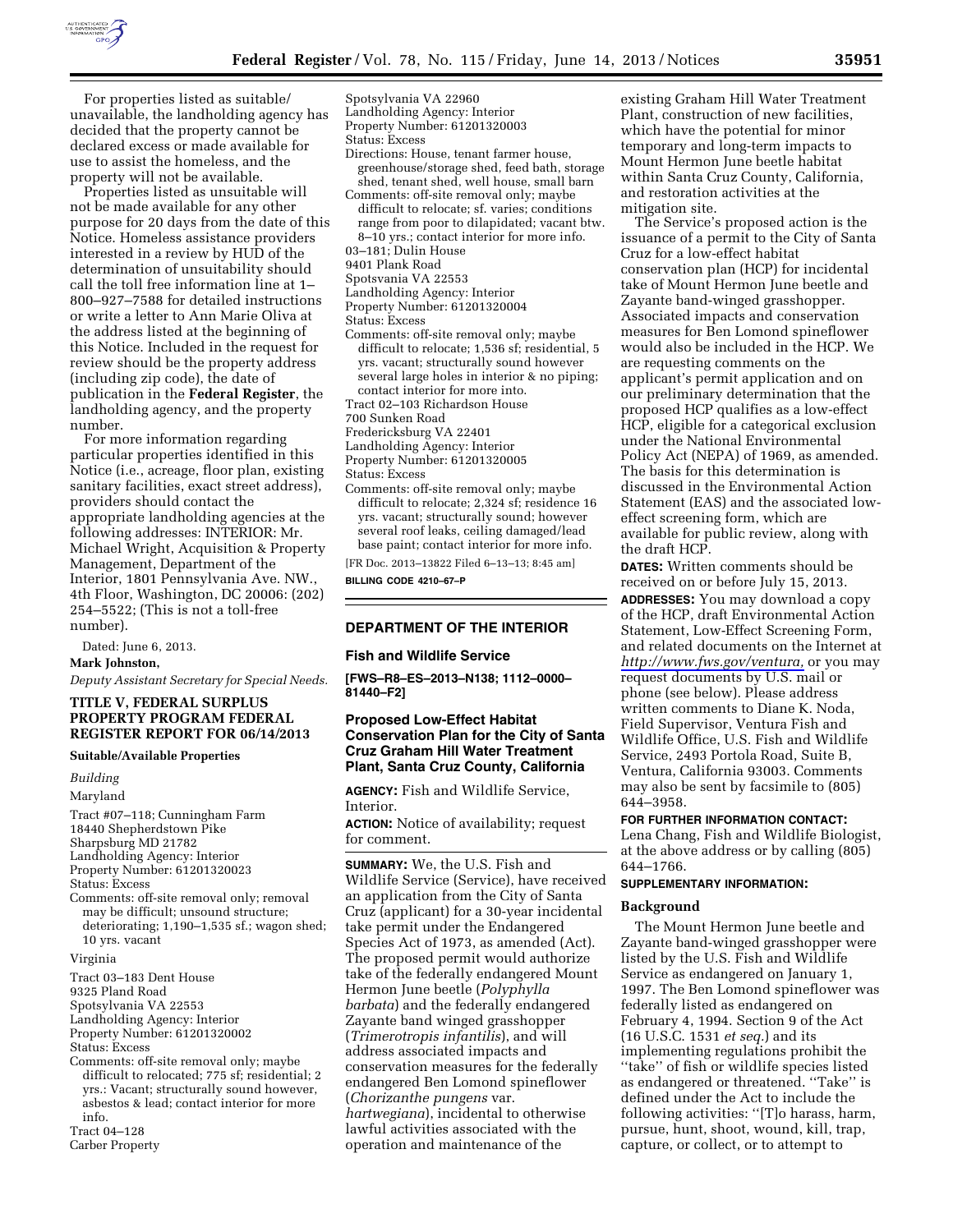engage in any such conduct'' (16 U.S.C. 1532); however, under section  $10(a)(1)(B)$  of the Act, we may issue permits to authorize incidental take of listed species. ''Incidental Take'' is defined by the Act as take that is incidental to, and not the purpose of, carrying out of an otherwise lawful activity. Regulations governing incidental take permits for threatened and endangered species are, respectively, in the Code of Federal Regulations at 50 CFR 17.32 and 17.22. Issuance of an incidental take permit also must not jeopardize the existence of federally listed fish, wildlife, or plant species.

However, take of listed plants is not prohibited under the Act unless such take would violate State law. As such, take of plants cannot be authorized under an incidental take permit. Plant species may be included on a permit in recognition of the conservation benefits provided them under a habitat conservation plan. Impacts to Ben Lomond spineflower as a result of restoration and management activities and associated conservation measures at the mitigation site would be addressed in the HCP and the permit. All species included in the incidental take permit would receive assurances under our ''No Surprises'' regulations (50 CFR 17.22(b)(5) and 17.32(b)(5)). In addition to meeting other criteria, actions undertaken through implementation of the HCP must not jeopardize the continued existence of federally listed plant or animal species.

The City of Santa Cruz Water Department is a municipal utility. Santa Cruz is located on the central coast of California, where the San Lorenzo River flows into Monterey Bay at the northern end of the state's Central Coast hydrologic region. The applicant provides water service to an area approximately 30 square miles in size, including the entire city of Santa Cruz, adjoining unincorporated areas of Santa Cruz County, a small part of the city of Capitola, and coastal agricultural lands north of Santa Cruz. As part of the applicant's water system, the applicant operates the Graham Hill Water Treatment Plant. The Graham Hill Water Treatment Plant site contains habitat characteristics of the Zayante Sandhills that support the Mount Hermon June beetle.

The HCP emphasizes protection of habitat through impact avoidance and use of conservation measures designed to avoid or minimize impacts to Mount Hermon June beetle. The applicant will supplement these conservation measures, or avoidance and minimization measures, with habitat

restoration and enhancement measures, and other mitigation. Activities to be addressed under the HCP include the installation, use, maintenance, and repair of the applicant's existing Graham Hill Water Treatment Plant, typical expansions to the facility, and restoration activities at the mitigation site.

The proposed HCP would authorize impacts to the Mount Hermon June beetle associated with the applicant's activities at the Graham Hill Water Treatment Plant, potential future impacts to Zayante band-winged grasshopper at the mitigation site should it occupy the site after restoration activities are completed, and impacts to Ben Lomond spineflower at the mitigation site as a result of restoration and management activities. Potential impacts to Mount Hermon June beetle would come from the daily operations and maintenance of the existing facilities and new construction. These activities would include, but not be limited to: inspection and monitoring of the facilities; mulching around ponderosa pines; landscape management; weed management; native planting; maintenance of vehicle access through grading of access roads, parking areas, or staging areas for future construction; facility maintenance; pipeline repair; and construction of new facilities. Specific details regarding these activities may be found in the HCP. Up to 5.7 acres of Mount Hermon June beetle habitat may be lost through implementation of the HCP over 30 years.

The applicant proposes to implement general and specific conservation measures designed to avoid or minimize take of Mount Hermon June beetle and Zayante band-winged grasshopper, and associated impacts to Ben Lomond spineflower. To mitigate temporary impacts, the City will compensate for any future impacts by permanently protecting Sandhills habitat occupied by the Mount Hermon June beetle at the Bonny Doon property. To ensure mitigation in advance for impacts related to City activities covered by the HCP, as a primary strategy, the City will protect 17 acres at the Bonny Doon property in perpetuity. Of the 17 acres to be protected and managed in perpetuity, 5.7 acres will be credited towards the HCP, while the remaining 11.3 acres may be used by the City to mitigate for impacts of future projects. As a secondary strategy, the City may purchase conservation credits at the Zayante Sandhills Conservation Bank. The City will also revegetate any area of temporary habitat loss on Zayante sandy soils at the water treatment facility with

plants native to the Zayante Sandhills. Specific details regarding this mitigation measure can be found in the HCP.

Two alternatives to the proposed action are considered in the HCP. Under the No Action Alternative, no permit would be issued and the applicant would avoid take of Mount Hermon June beetle and Zayante band-winged grasshopper, and impacts to Ben Lomond spineflower; however, avoidance of impacts would not be possible for some of the applicant's activities, precluding some critical projects from being completed. Under the Project-by-Project Alternative, take of Mount Hermon June beetle, Zayante band-winged grasshopper, and impacts to Ben Lomond spineflower would be addressed either through section 7 or 10 of the Act on a project-by-project basis. The proposed HCP provides more comprehensive conservation of Mount Hermon June beetle, Zayante bandwinged grasshopper, and Ben Lomond spineflower, than either of the two alternatives. In addition, the proposed HCP provides the applicant with longterm predictability concerning the nature of its operations for which incidental take is permitted, avoiding potential facility-compromising delays.

We are requesting comments on our preliminary determination that the applicant's proposal will have minor or negligible effects on the Mount Hermon June beetle, Zayante band-winged grasshopper, and Ben Lomond spineflower; and that the plan qualifies as a low-effect HCP as defined by our Habitat Conservation Planning Handbook (Service 1996). We base our determinations on three criteria: (1) Implementation of the proposed project as described in the HCP would result in minor or negligible effects on federally listed, proposed, and/or candidate species and their habitats; (2) implementation of the HCP would result in minor or negligible effects on other environmental values or resources; and (3) HCP impacts, considered together with those of other past, present, and reasonably foreseeable future projects, would not result in cumulatively significant effects. In our analysis of these criteria, we have made a preliminary determination that the approval of the HCP and issuance of an incidental take permit qualify for categorical exclusions under the NEPA (42 U.S.C. 4321 *et seq.*), as provided by the Department of Interior Manual (516 DM 2 Appendix 2 and 516 DM 8); however, based upon our review of public comments that we receive in response to this notice, this preliminary determination may be revised.